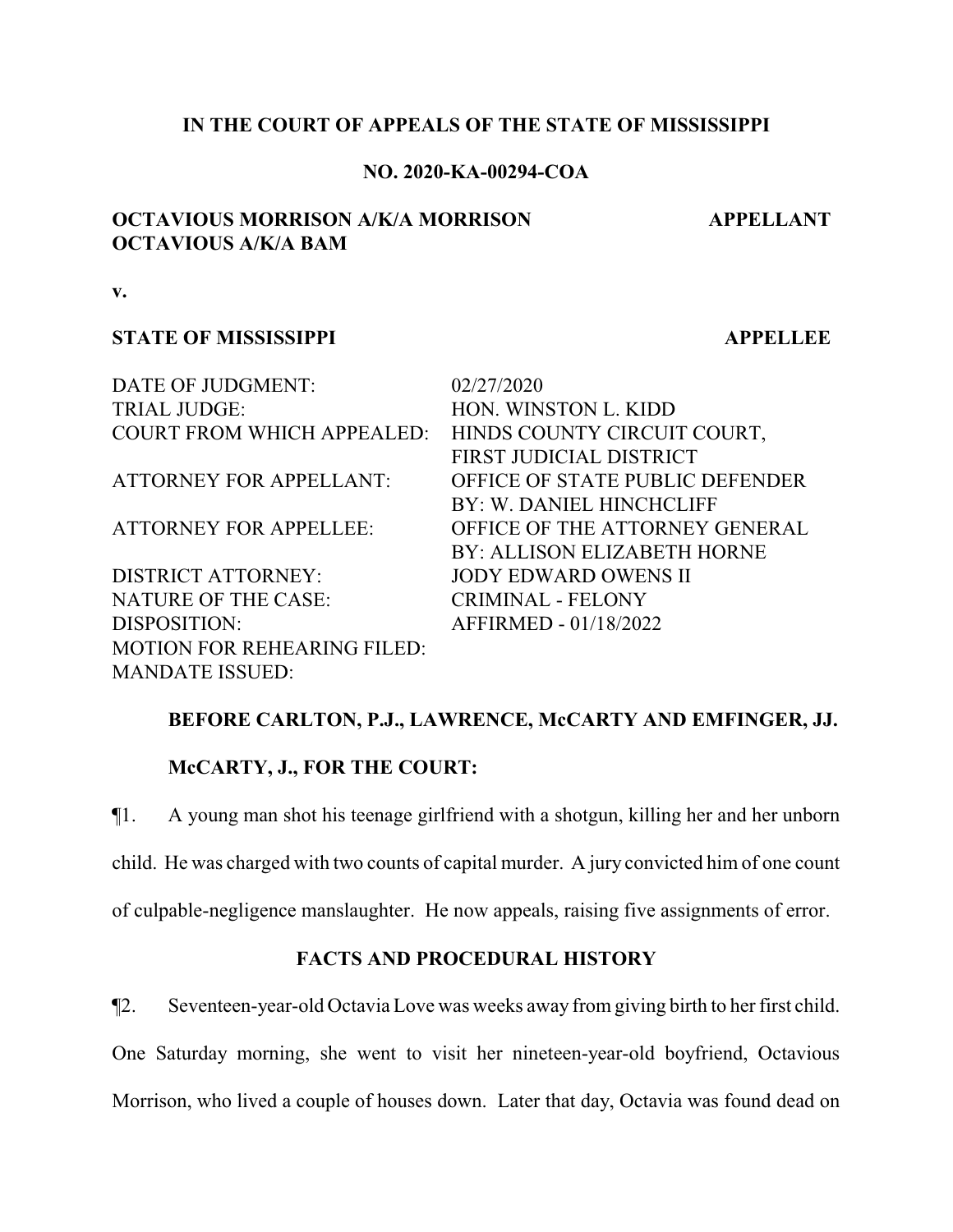the floor of Morrison's bedroom, having suffered a shotgun wound to the back of her head. Morrison was the only person there when Octavia died. In the hours following the shooting, he gave different several different accounts of what happened.

¶3. Morrison initially told members of Octavia's family that she "shot herself." According to Montgomery Tyler, Octavia's de facto stepfather, Morrison "flagged [him] down" in his driveway and said "something wrong with your daughter." Morrison told him, "She ain't breathing and something like that and I believe she had shot herself." At that point, Tyler ran inside to tell Octavia's brothers, and the family rushed to Morrison's house to find out what happened.

¶4. Octavia's younger brother Curtis got there first and saw his "sister on the floor in her own blood." As he would later testify, "She was just still, just laying there. I couldn't tell her to get up because I already knew she was gone. It was too late." Curtis observed Morrison "up in the living [room] just standing there ain't saying a word."

¶5. Octavia's older brother Marquis and a family friend arrived shortly after Curtis. According to Marquis, "at first [Morrison] didn't want to let me in the house." But Marquis said Morrison "wasn't going to stop [him] from seeing [his] sister" and made his way inside. Morrison "didn't tell [them] where she was," so they "had to go to room to room looking for her." They searched until they found Octavia lying dead on the floor of Morrison's bedroom. Stunned, Marquis "called her name" to try to wake her up. He remembered noticing his brother Curtis was so frightened he "couldn't move." When Marquis asked Morrison what happened, he again said that "she shot herself."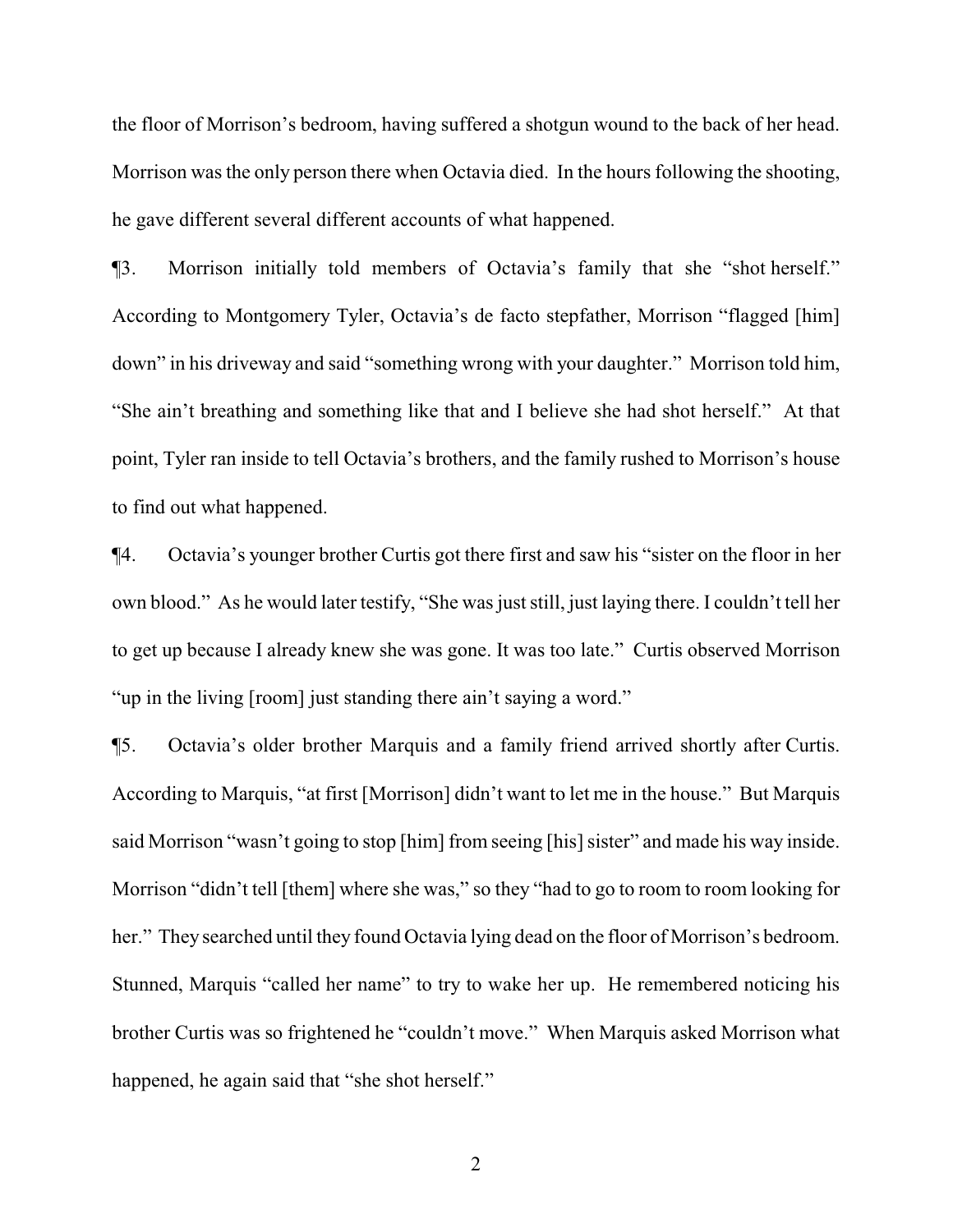¶6. After a call to 911, Patrolman Elijah McDonald arrived first. He saw Octavia lying on her back on the floor with a .410 rifle across her body. He noticed a "small" amount of blood where her body was found, "streaks going across the floor," and a large pool of blood between the bed and the couch. According to the officer, Morrison told him Octavia had shot herself. He described Morrison's demeanor as "calm and casual" as law enforcement and other personnel examined the scene. Although he had not yet been charged with a crime, police took Morrison to the station for an interview that evening.

¶7. While riding to the interview in the back of the police car, Morrison struck up a conversation with Officer McDonald. According to the officer, Morrison said, "I'm going to tell you what really happened, but first let me ask you a question, can you get the same time for an accidental shooting as you would for a murder?" Officer McDonald told him he was "not sure." Morrison then told a story much different than the one he had initially told. He explained that he had left the shotgun on a couch in the bedroom. After taking a shower, he walked out of the bathroom and saw that "Octavia was playing with the gun." Morrison "then got up on the bed, grabbed the gun from her, and while doing so accidentally shot her in the head." He claimed he "attempted to revive her."

¶8. At the police station, Officer Nashotta Luckett read Morrison his rights, and the suspect signed a *Miranda* waiver. As soon as the interview began, Morrison asked the detective, "Is accidental homicide and homicide the same thing?"

¶9. Throughout the hour-long interview, Morrison's story changed shape. First, he told detectives—as he had told Officer McDonald—that the gun accidentally discharged as he

3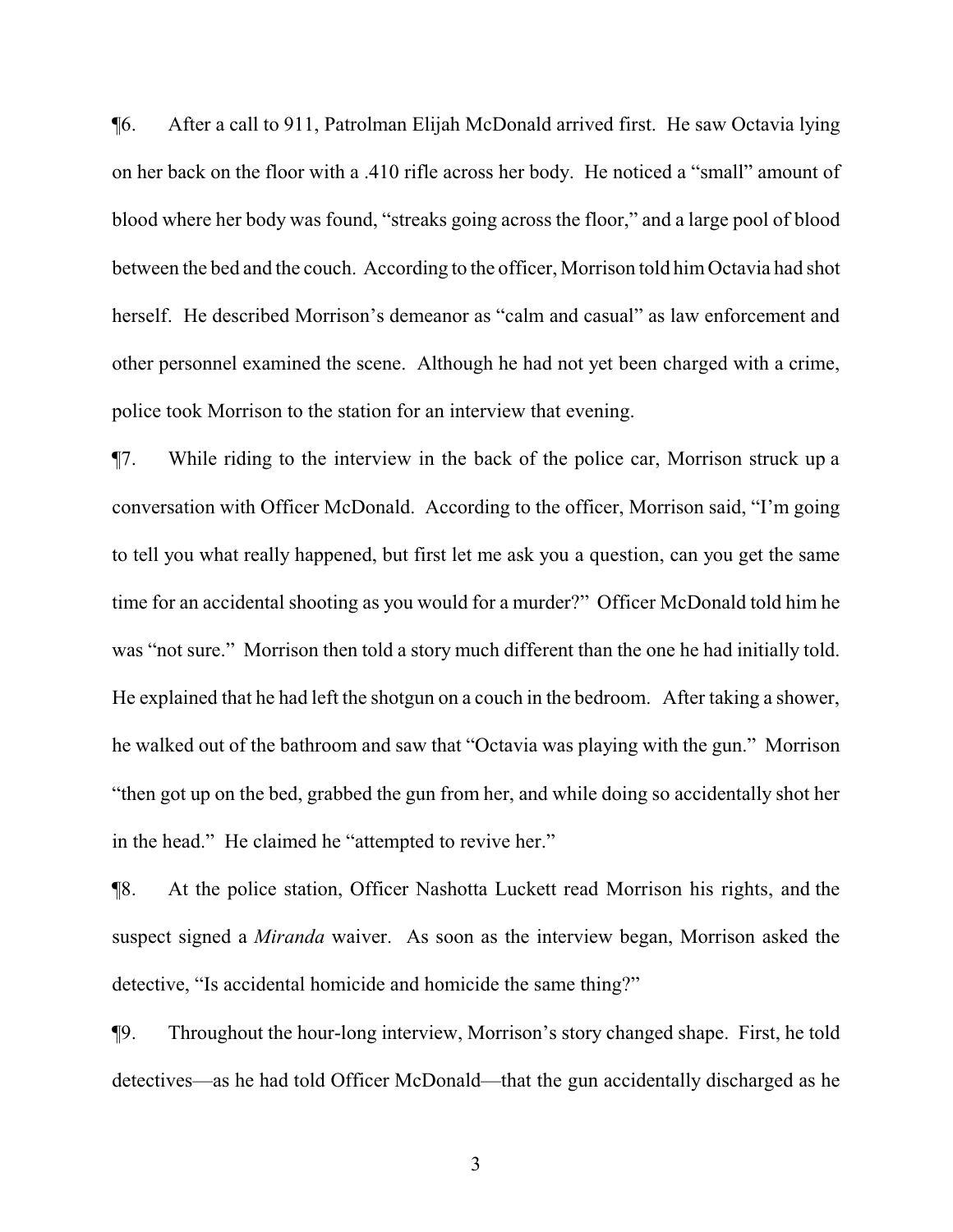tried to take it from Octavia. He recalled that he and Octavia were talking while in bed. Morrison got up to take a shower and then "got back in the bed . . . with Octavia." She "grabbed [his] gun" off the couch and was "playing with it" and "waving it." Morrison told detectives he knew the gun was loaded but did not know the hammer was pulled back. Morrison took the gun from her, and at that point, "the gun went off . . . accidental" and "struck her in the head." He said the gun "went boom," and "she just laid there." He shook her to see "if she was alive." "Panicked" and "in shock," Morrison ran to the front room to call "some of his family members" to tell them what happened and then called 911. Morrison's father came to the house briefly. According to Morrison, his father saw the body, exclaimed "For real?" and left. Morrison then went to find Octavia's stepfather.

¶10. Later in the interview, Officer Luckett asked Morrison why he laid the shotgun across Octavia's body. At first he said, "Oh, I wasn't even trying to." Then the officer asked if he was "trying to make it look like she shot herself." Morrison was silent for several seconds and then said, "I had just laid the gun on her. I was still in shock." Officer Luckett repeated the question. After another pause, Morrison said, "I ain't trying to go to jail." When asked a third time whether he tried to make it look like she shot herself because he "was scared," Morrison replied, "Yes mam . . . I ain't gonna go to jail for life."

¶11. Officer Luckett informed Morrison that "when Octavia died, the baby died, so that's two murders." Morrison responded, "[I]t was accidental though," and Morrison asked if he would "still get charged with 25 and 25," meaning two twenty-five-year prison sentences. He wanted to know if he would be "doing life."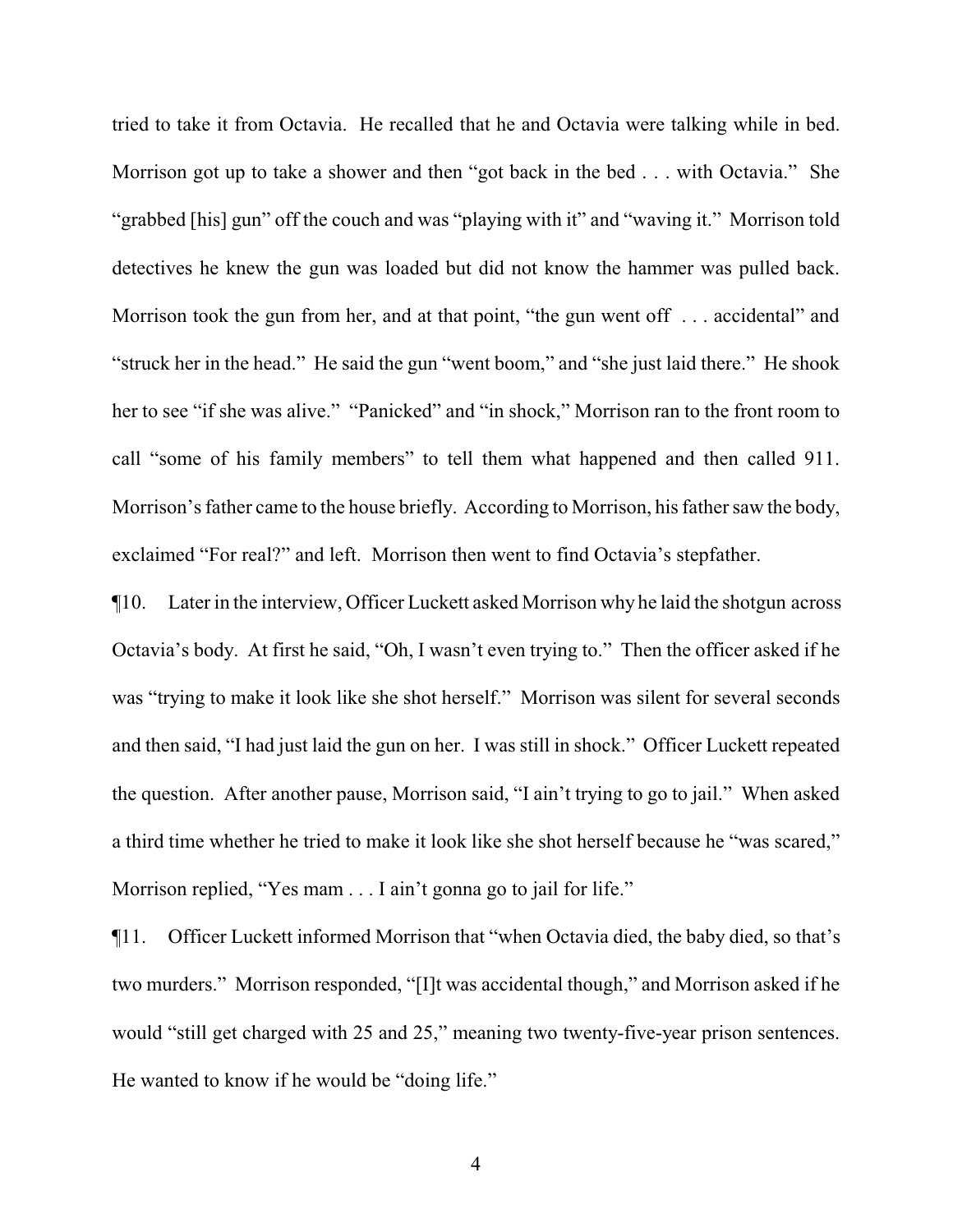¶12. The detectives continued to press Morrison for details about the incident. About halfway through the interview, Morrison changed his story again to give a third, completely different version of events. In this new narrative, Octavia was playing with the gun, but after Morrison took it from her, he had it in his possession for "like a minute." He admitted that he, too, was "playing with it" and "waving it." Morrison recalled that Octavia was "turned over a little bit" when he "made a mistake and flipped the trigger." In this final version of the story, Morrison said he did not know the gun was loaded.

¶13. Following the interview, Morrison was charged with two counts of capital murder for the deaths of Octavia and her unborn child. The trial was delayed for more than six years due in part to mental evaluations and competency hearings. Morrison was eventually deemed competent, and the case proceeded to trial.

¶14. The State began its case-in-chief with testimonyfromOctavia's mother, Catrina Love. Catrina described the day of her daughter's death as "[t]he worst day of [her] life." She recalled that she and the entire family had been excited for the upcoming birth of Octavia's child. The State questioned Catrina about the identity of the baby's father, and Catrina said it was Octavia's ex-boyfriend Calvin Miller. The jury also heard testimony from other members of Octavia's family, including Montgomery Tyler and Curtis and Marquis Love. ¶15. The State called Officer McDonald, as well as Officer Nashotta Luckett, who had interviewed Morrison and investigated the case. During Officer Luckett's testimony, the State played an audiotape of Morrison's police interview. The jury also heard from firearms expert Starks Hathcock and the state medical examiner Dr. Mark LeVaughn. During the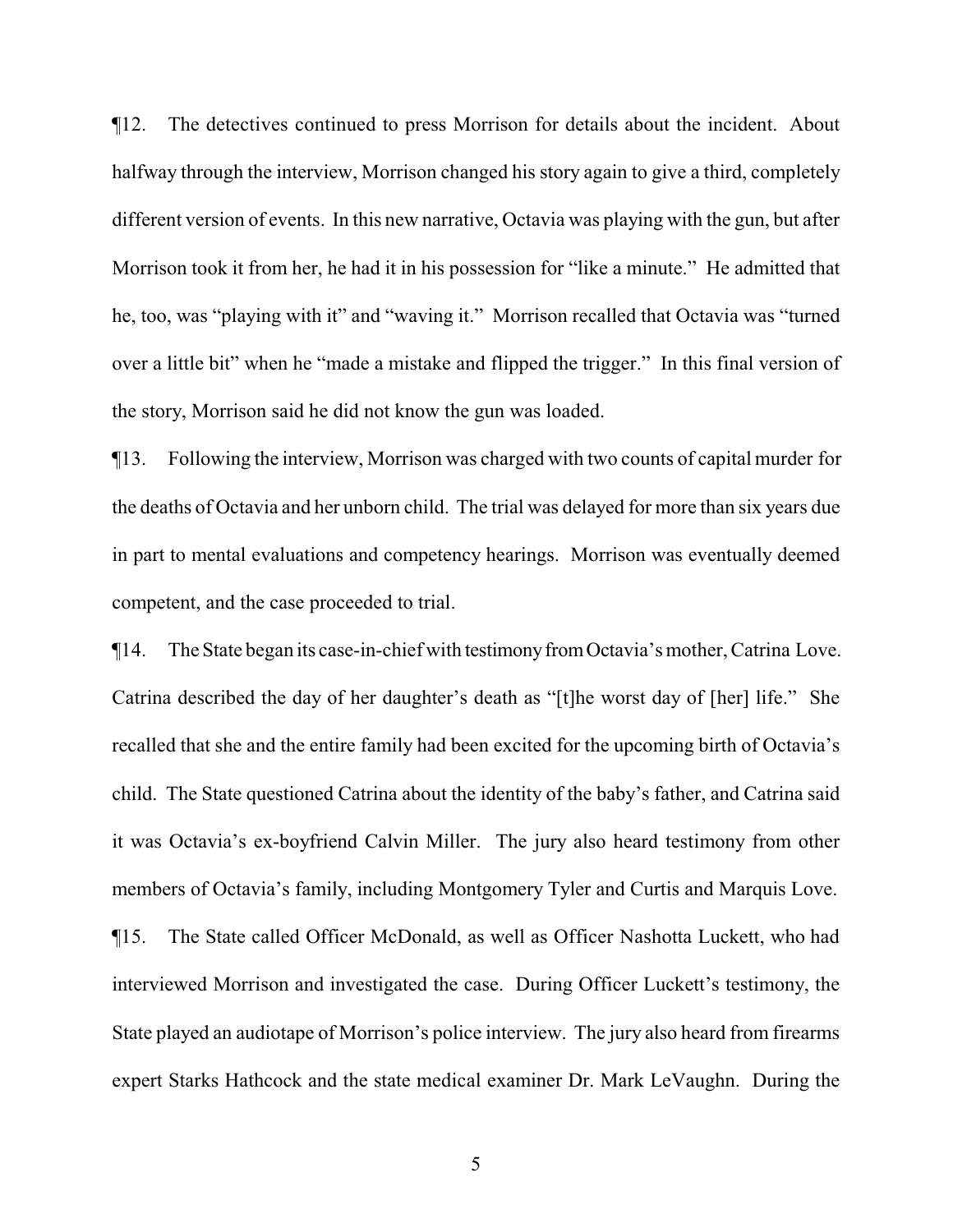pathologist's testimony, graphic photos were admitted over the defense's objection.

¶16. Morrison provided notice of an insanity defense, and the court gave jury instructions on the theory. The defense presented testimony from Jacob Burchfield, a trace evidence expert from the Mississippi Forensics Lab; Terraino Echoals, Morrison's childhood friend; Michael Dory, who lived with Morrison at the time of the shooting; and Annie Dory, the woman who raised Morrison for much of his life.

¶17. The jury ultimately convicted Morrison of one count of culpable-negligence manslaughter for the death of Octavia.

#### **DISCUSSION**

### **I. The** *Weathersby* **rule does not apply.**

¶18. The trial court denied Morrison's motion for a directed verdict and his request for a jury instruction based on *Weathersby*. On appeal, Morrison argues he was entitled to both. ¶19. Nearly a century ago, our Supreme Court held that "where the defendant or the defendant's witnesses are the only eyewitnesses to the homicide, their version, if reasonable, must be accepted as true, unless substantially contradicted in material particulars by a credible witness or witnesses for the state, or by the physical facts or by the facts of common knowledge." *Weathersby v. State*, 165 Miss. 207, 147 So. 481, 482 (1933). Accordingly, "[w]here the *Weathersby* rule applies and the defendant's version affords an absolute legal defense, the defendant is entitled to a directed verdict of acquittal." *Green v. State*, 631 So. 2d 167, 174 (Miss. 1994).

¶20. However, there are limitations on the application of *Weathersby*. *Id*. For instance,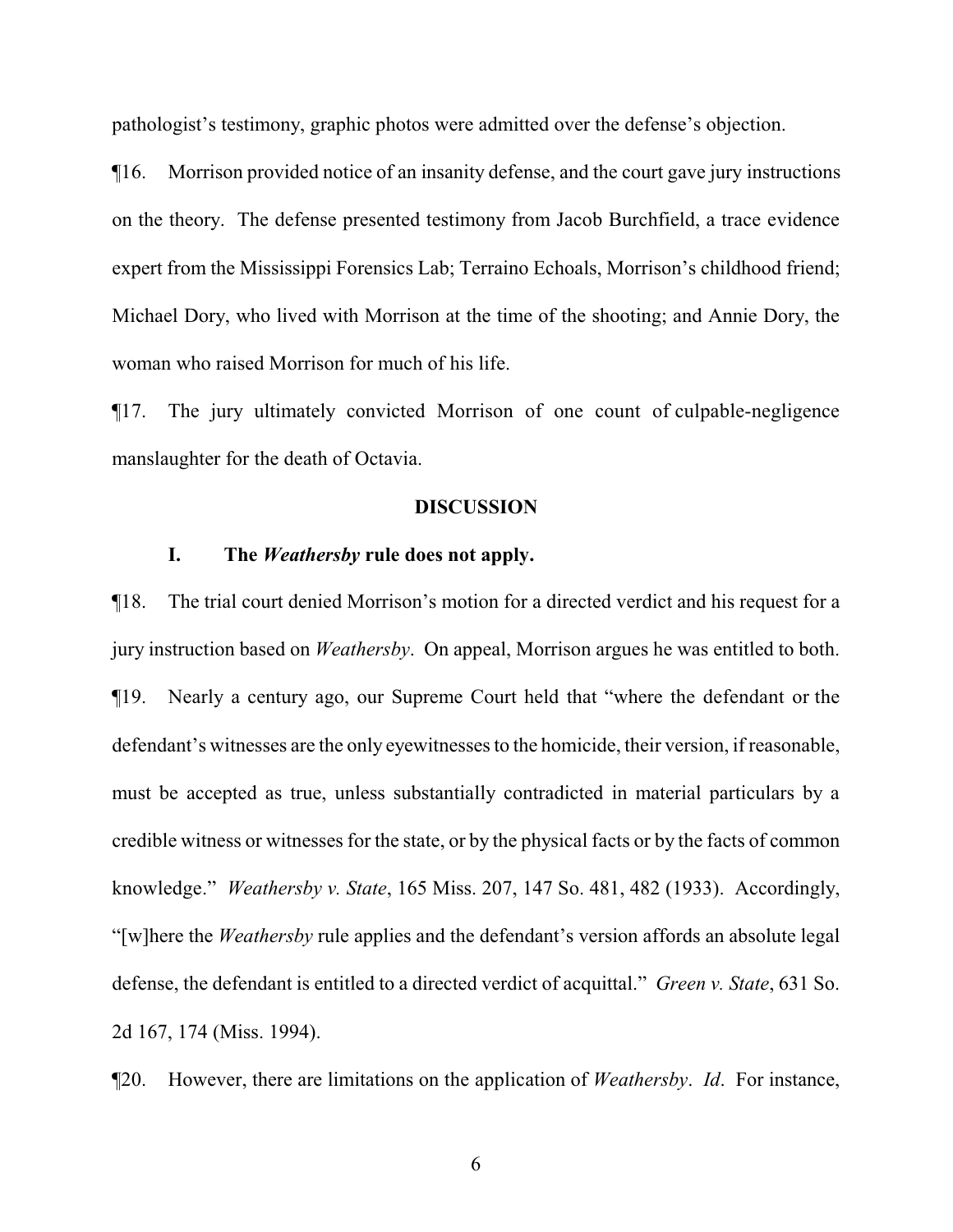the rule will not apply "where the defendant's conduct and statements following the killing are inconsistent with his version of the events as recounted at trial." *Id*.

¶21. Several years ago, our Court examined this limitation in a case bearing a striking resemblance to Morrison's. *Parvin v. State*, 212 So. 3d 863, 871 (¶18) (Miss. Ct. App. 2016). In *Parvin*, a man was convicted of deliberate design murder for the death of his wife. On the morning of her death, the man called 911 to "report that he accidentally had shot . . . his wife of forty-nine years[.]" *Id*. at 867 (¶3). He claimed he "had been rushing out of the house to shoot a beaver and was carrying a loaded shotgun," and "in his haste, he tripped, and . . . the gun discharged[.]" *Id*. Given that he was the only witness to the shooting, Parvin argued he should be acquitted under the *Weathersby* rule. *Id*. at 870 (¶17). However, at trial Parvin's mistress "testified that Parvin initially told her that [his wife] had committed suicide." *Id*. at 871 (¶18). Then "[s]ometime later, he admitted that he had lied about the manner of his wife's death and told his paramour that the shooting had been an accident." *Id*.

¶22. Ultimately, this Court found that Parvin could not invoke the *Weathersby* rule "due to his highly inconsistent statements following his wife's death." We explained that "[b]ecause Parvin's claim that his wife had taken her own life contradicted his assertion that he had shot her accidentally . . . Parvin [was] not entitled to a judgment of acquittal under *Weathersby*." *Id*.

¶23. Here, just as the husband in *Parvin* "changed his story" of how his wife died, Morrison told three distinctly different stories about Octavia's death. *Id*. Morrison initially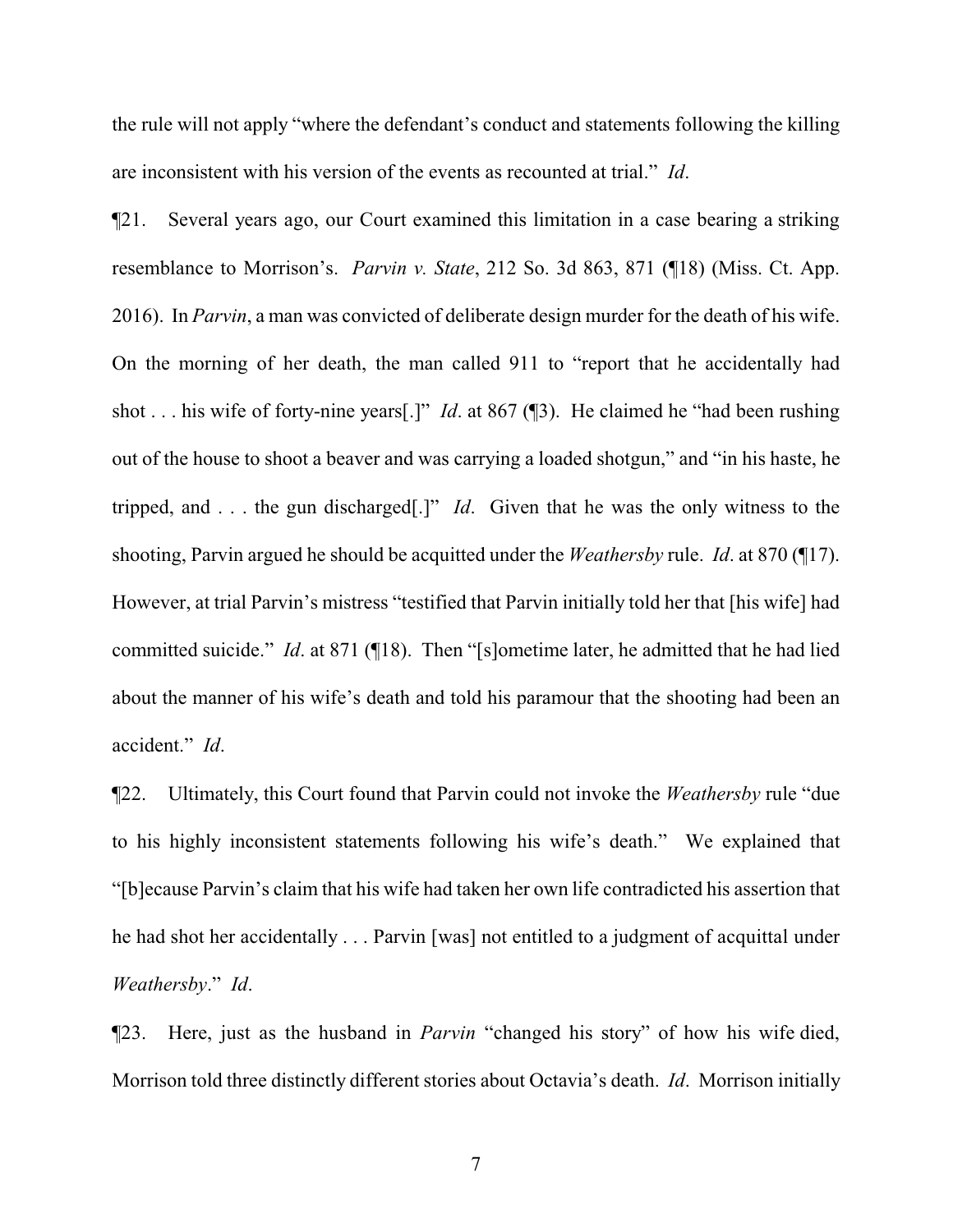told members of Octavia's family and Officer McDonald that she "shot herself." In a second version of the events, he recounted that in trying to grab the gun from Octavia, it "went off." Morrison then had a third version of events in which he took the gun from Octavia, was "playing with it" for "about a minute," and then accidentally shot her.

¶24. Given Morrison's highly inconsistent statements in the hours following Octavia's death, the *Weathersby* rule is inapplicable here. Therefore, we affirm the trial court's denial of Morrison's requests for a directed verdict and jury instruction based on *Weathersby*.

## **II. The trial court did not abuse its discretion in admitting two graphic photographs.**

¶25. Morrison argues that the trial court erred in admitting two "beyond inflammatory and gruesome" photos because their probative value was substantially outweighed by their graphic and gruesome nature.

¶26. "Admission of photographs by the trial court is reviewed for abuse of discretion." *Martin v. State*, 289 So. 3d 703, 705 (¶7) (Miss. 2019) (quoting *Chamberlin v. State*, 989 So. 2d 320, 340 (¶73) (Miss. 2008)). "A decision favoring admissibility will not be disturbed absent a clear abuse of that judicial discretion." *Id*.

¶27. The Mississippi Rules of Evidence state: "The court may exclude relevant evidence if its probative value is substantially outweighed by a danger of one or more of the following: unfair prejudice, confusing the issues, misleading the jury, undue delay, wasting time, or needlessly presenting cumulative evidence." MRE 403. Notably, with regard to the admissibility of photographic evidence, our Supreme Court has held that "[s]ome probative value is the only requirement needed." *Martin*, 289 So. 3d at 705 (¶7). For "[e]ven if the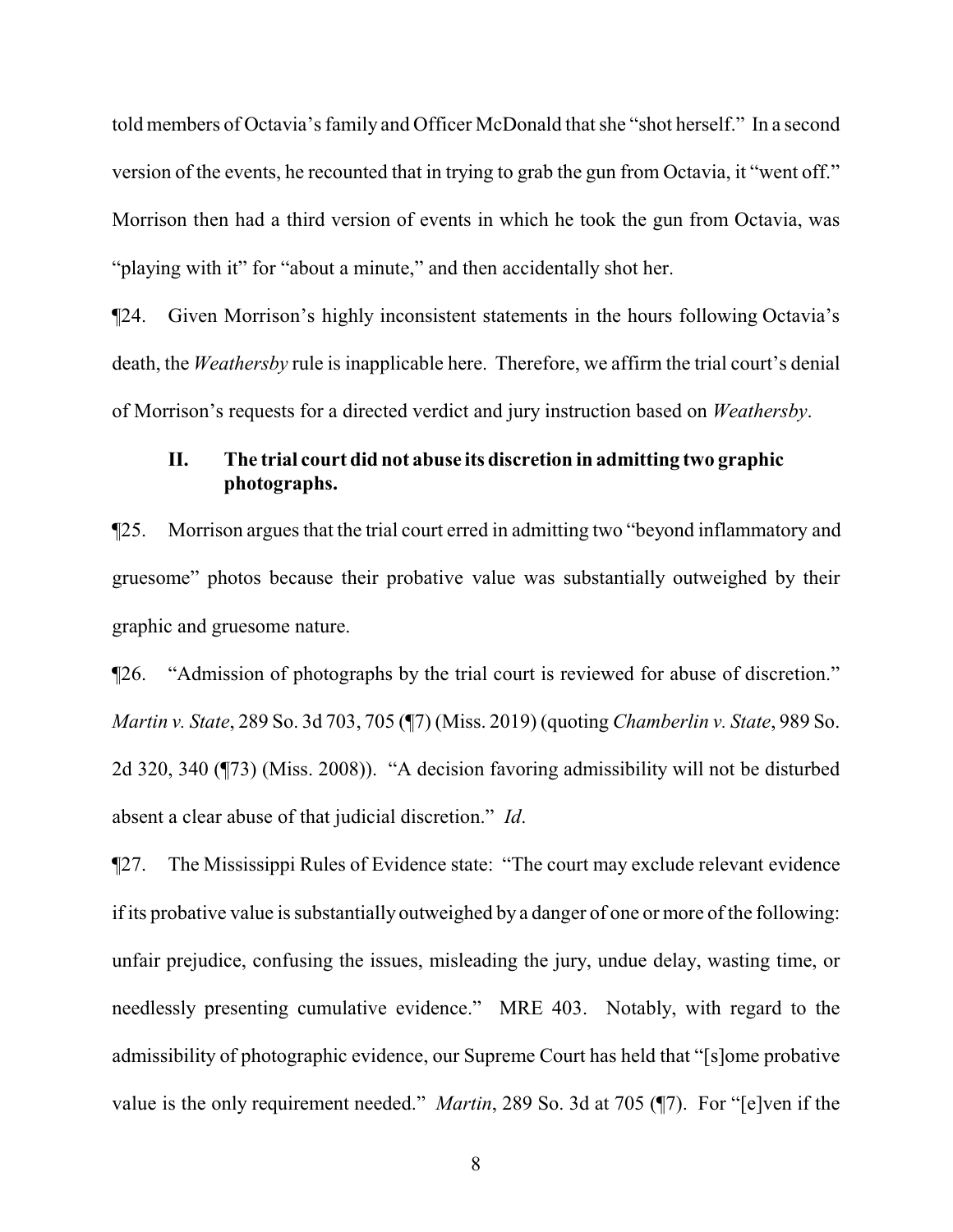photograph is gruesome, grisly, unpleasant, or even inflammatory, it still may be admitted so long as it has probative value and its introduction serves a meaningful evidentiary purpose." *Mosley v. State*, 307 So. 3d 1261, 1268 (¶26) (Miss. Ct. App. 2020). We have described a "meaningful evidentiary purpose" as "one that describes the circumstances of the killing, its location, or the cause of death or supplements a witness's testimony." *Id*. at 1268- 1269 (¶26).

¶28. In rare cases, Mississippi courts have ruled photographs inadmissible based on their gruesome and prejudicial nature. *Id*. at 1269 (¶27). Such was the ruling in the benchmark case of *McNeal v. State*, 551 So. 2d 151, 159 (Miss. 1989). There, the Supreme Court held that photos depicting "the full-color, close-up view of the [victim's] decomposed, maggot-infested skull" were "gruesome and lack[ed] any evidentiary purpose" and that therefore "the probative value of the photographs [was] outweighed by their tendency to inflame and prejudice the jury." *Id*.

¶29. It is primarily under this precedent that Morrison challenges the admissibility of two photographs—Exhibit S-20 and Exhibit S-19B. We address each in turn.

### *A. It was not error to admit S-20.*

¶30. The first image complained of is an autopsy photo of Octavia's head. The photo shows a cross-section of Octavia's exposed skull, including where the bullet exited her brain. Morrison argues the "vivid and full color close up view of the dissected skull of Octavia" is "remarkably analogous" to the photos that were found to be prejudicial in *McNeal*. He therefore claims the trial court abused its discretion in admitting it.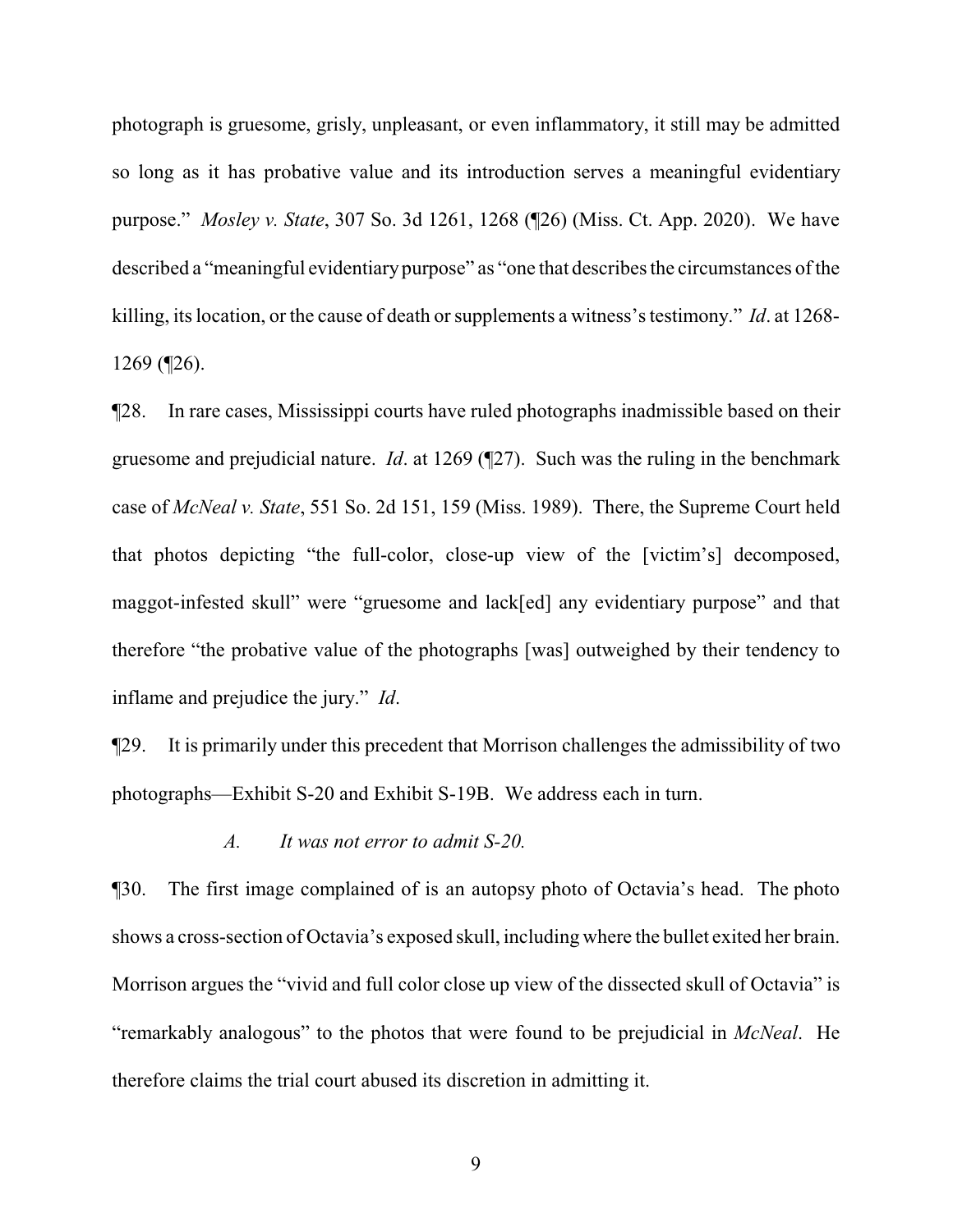¶31. The Supreme Court recently addressed a similar case involving autopsy photos of a victim's skull. *Martin*, 289 So. 3d at 705-06 ( $\P$ <sup> $\P$ 8-9). There, a man was convicted of second-</sup> degree murder for beating his mother's boyfriend, James Brown, to death. *Id*. at 704 (¶2). ¶32. The sole issue on appeal was "[w]hether the trial court abused its discretion in admitting autopsy photographs alleged by Martin to be gruesome, inflammatory, and more prejudicial than probative." *Id*. at 705 (¶6). The pathologist determined that the cause of death was blunt-force trauma and that "the most severe injuries suffered by Brown were massive fractures of all of his facial bones." *Id*. at (¶¶8-9). During the pathologist's testimony at trial, the State admitted two autopsy photos of the victim. *Id*. One of the photos "depicted Brown's lungs filled with blood" and supported the pathologist's testimony that "the facial fractures caused a massive hemorrhage in Brown's airways, leading to his aspirating, or drowning, in his blood." *Id*. The other photo showed "the extent of the trauma and hemorrhaging to Brown's head." *Id*. In seeking to admit the photos, "[t]he State argued that it anticipated Martin's testifying consistently with his previous statements that he only hit Brown a few times and that the pictures would refute that testimony." *Id*. at 706 (¶8). ¶33. In its analysis, the Court pointed to decades of precedent upholding "the admission of photographs depicting bloody injuries." *Id*. at (¶11); *see Alexander v. State*, 610 So. 2d 320, 338 (Miss. 1992) (holding that a photo depicting "the opened skull of [the victim] during the autopsy, an opening created during the autopsy and not during the assault," was admissible to show the cause of death). Given this precedent, the Court found that "the two

pictures were relevant and of probative value to assist [the pathologist] in his explanation to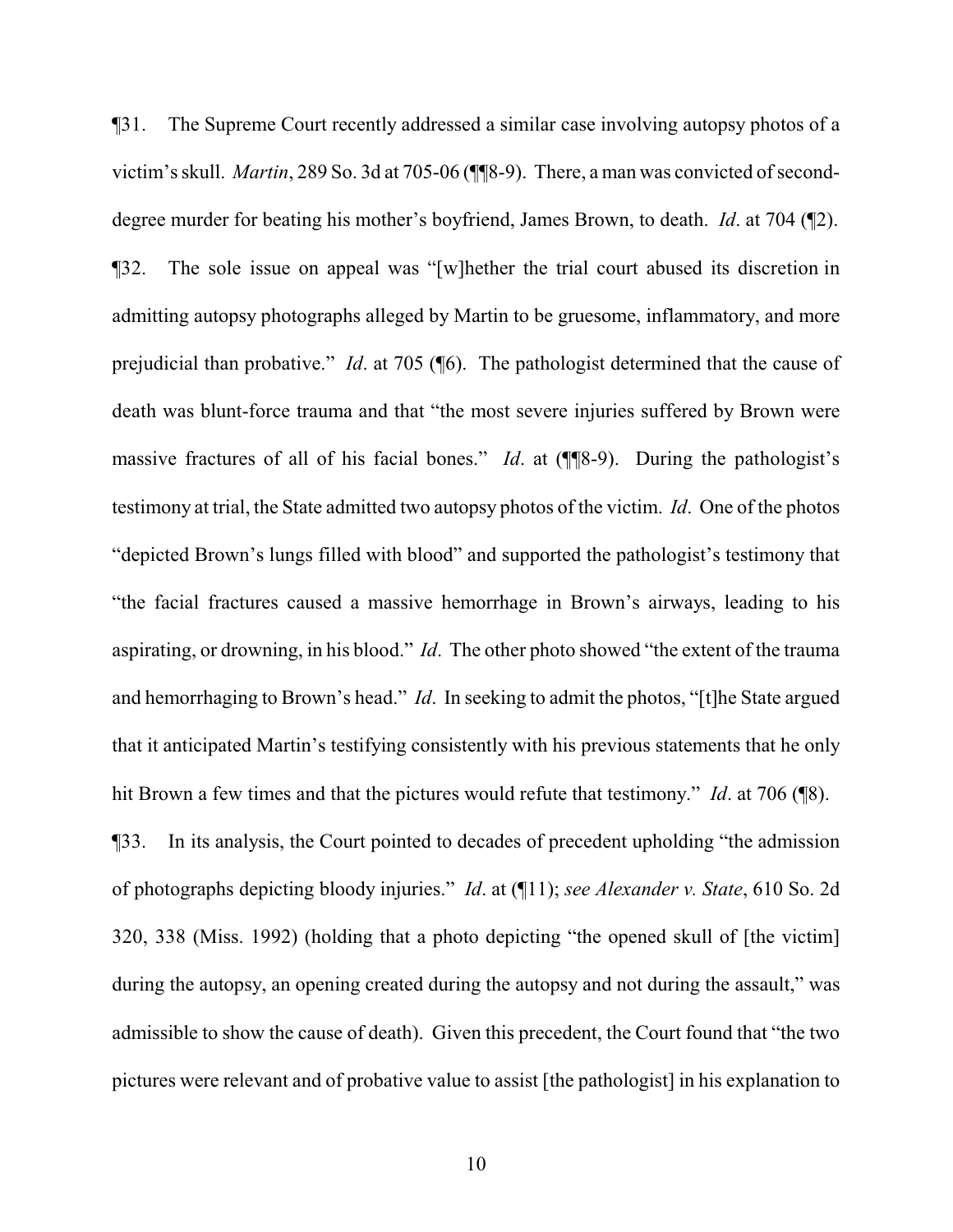the jury of the nature and extent of the injuries suffered by Brown." *Id*.

¶34. In this trial, the autopsyphoto of Octavia's skull was admitted during the pathologist's testimony to show the nature and extent of her injuries. The State initially opted not to present photos of Octavia's dissected skull. Rather, S-20 was only admitted on redirect to rebut an insinuation that arose during cross that Octavia's injuries were not "catastrophic." On redirect examination of Dr. LeVaughn, the State sought to admit six photos for this purpose. However, the trial court allowed them to only choose two photos, noting that given their graphic content, "all of them together . . . potentially . . . would be prejudicial." Ultimately, the State selected onlyone—ExhibitS-20—which was admitted over Morrison's objection.

¶35. The photo was used to support Dr. LeVaughn's testimony regarding the effects of the gunshot wound to Octavia's head. When presented with the photo, Dr. LeVaughn explained to the jury the basic procedure pathologists use to examine the head during an autopsy—specifically the process of pulling back the scalp to reveal injuries to the skull and brain. In reviewing the photo of Octavia's skull, he noted that "this is the photograph of the right side of the head or the exit area of that projectile, so the back of the scalp is reflected downward, and the front of the scalp is reflected toward the face." He explained it "shows a massive hole in the skull where the projectile came out, and there's fractures." Dr. LeVaughn concluded, "In my opinion that's a catastrophic injury or that's a massive injury and it killed her."

¶36. Just as the Supreme Court concluded in *Martin*, we find that the photo was relevant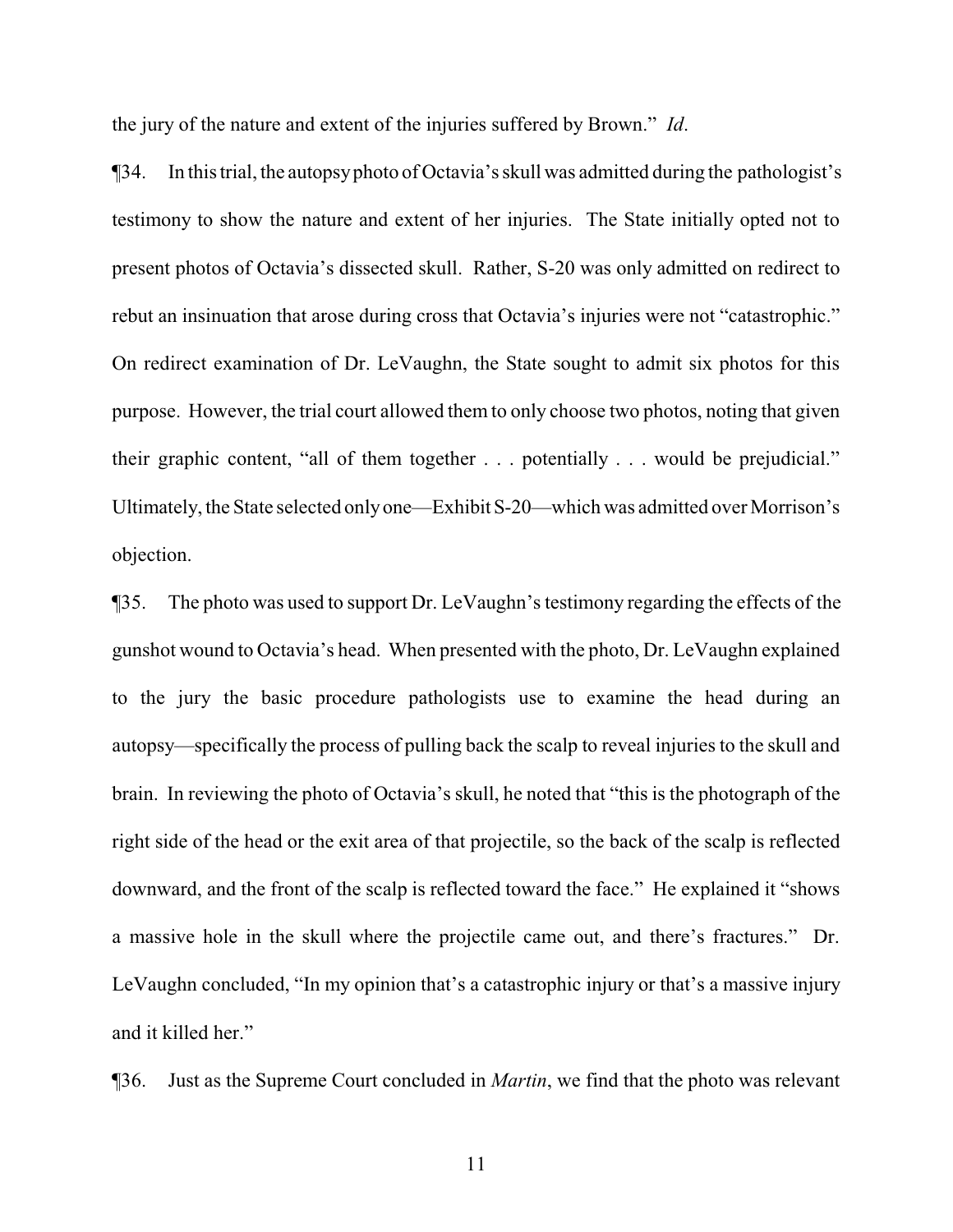and of probative value to show the nature and extent of the victim's injuries and to support the pathologist's testimony on that issue.

¶37. Morrison claims this photo is "remarkably analogous" to the photos deemed prejudicial in *McNeal*, but the photos in that case contained gruesome elements not present in Octavia's autopsy photo. Namely, the photos in *McNeal* depicted a "decomposed, maggot-infested skull" *prior* to discovery by authorities. *McNeal*, 551 So. 2d at 159. In contrast, the photo here is clinical in nature, as it shows the victim's skull *during* the autopsy examination. Given this key distinction, we cannot find that the autopsy photo of the victim's head rises to the level of gruesomeness of the photos in *McNeal*.

¶38. While certainly graphic, the autopsy photo was relevant to show the nature and extent of the victim's injuries. Given our precedent, it was within the discretion of the trial court to admit the photo.

#### *B. While gruesome, it was not error to admit S-19B.*

¶39. The second photo is portrayed by counsel for Morrison as "a disturbing and horrific parody of birth." In the photo, Octavia's body is lying on the autopsy table. The horizontal image shows her mid-section—from just above her knees to her chest—after a surgical cut has exposed her organs. The fetus has been removed from the uterus but is still attached to the umbilical cord; the child's body is lying across Octavia's lap.

¶40. Morrison argues this crosses the boundary set by in *McNeal*. Further, he claims the photo was unnecessary because the "death of the infant had been proved, and was not disputed."

12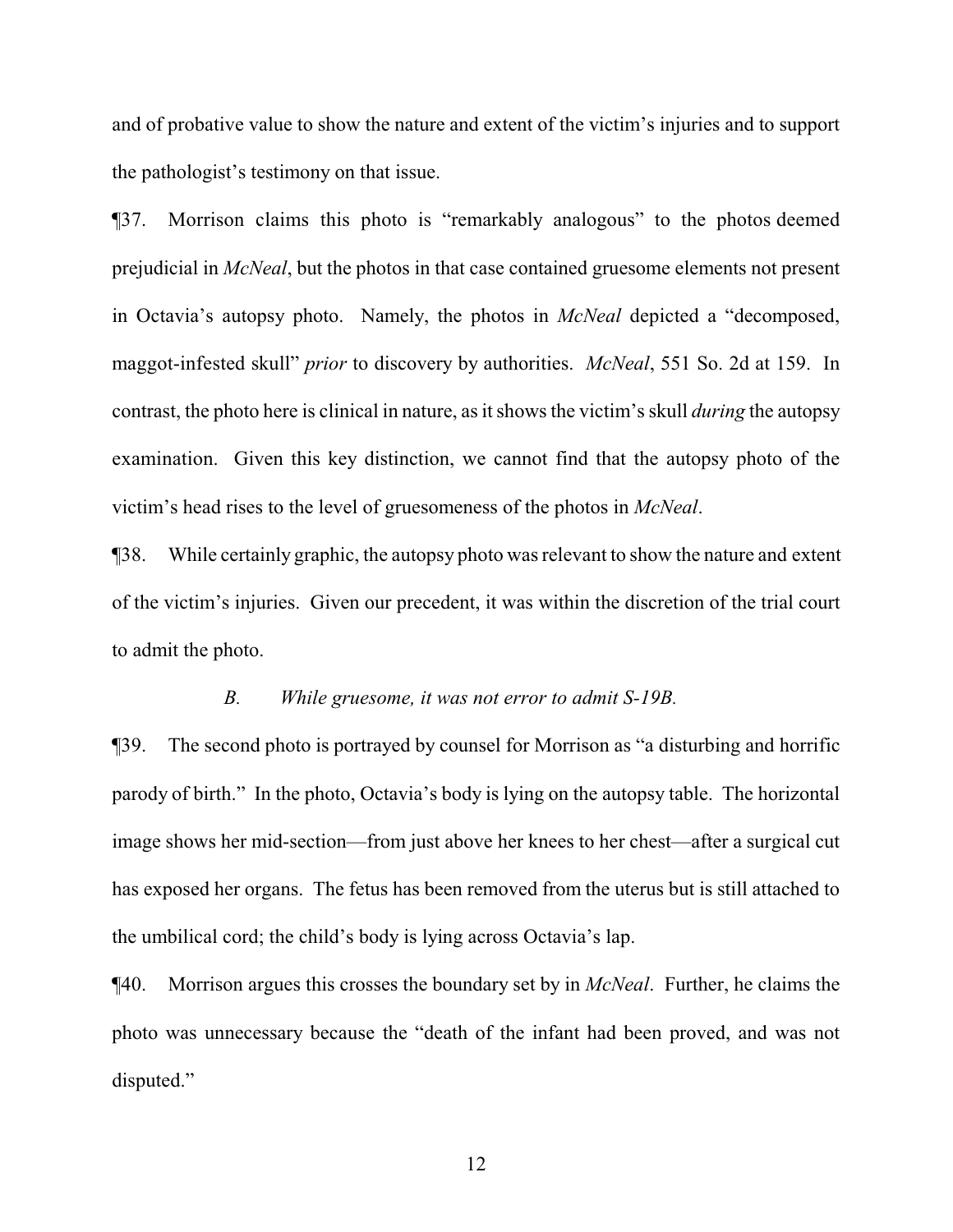¶41. As previously discussed, the Supreme Court ruled in *McNeal* that photos depicting "the full-color, close-up view of the [victim's] decomposed, maggot-infested skull" were "gruesome and lack[ed] *any* evidentiary purpose." *McNeal*, 551 So. 2d at 159 (emphasis added). The Court found that "[a]lthough the state argues that these photographs are relevant in proving the corpus delicti, we believe that the probative value of the photographs is outweighed by their tendency to inflame and prejudice the jury." *Id*.

¶42. Significantly, however, the Court added that in reaching that decision, it "d[id] not presume to conclude that *every* gruesome photograph admitted into evidence constitutes an abuse of discretion[.]" *Id*. (emphasis added). The Court cautioned trial judges to "carefully consider all the facts and circumstances surrounding the admission of this particular type of evidence" before admitting such graphic photographs. *Id*.

¶43. In turn, the Court established a two-part test, holding that "the trial court must consider: (1) whether the proof is absolute or in doubt as to identity of the guilty party, as well as, (2) whether the photographs are necessary evidence or simply a ploy on the part of the prosecutor to arouse the passion and prejudice of the jury." *Id*.

¶44. Here, the record shows the trial court conducted a careful examination of the facts and circumstances surrounding the admission of the photo. Following defense counsel's objection to a group of autopsy photos that included S-19B, the trial court considered each one, first hearing the objections, then asking the State the evidentiary purpose of the image. The trial court directed the State to narrow down the photos and "only pick out the ones that you need to prove your case."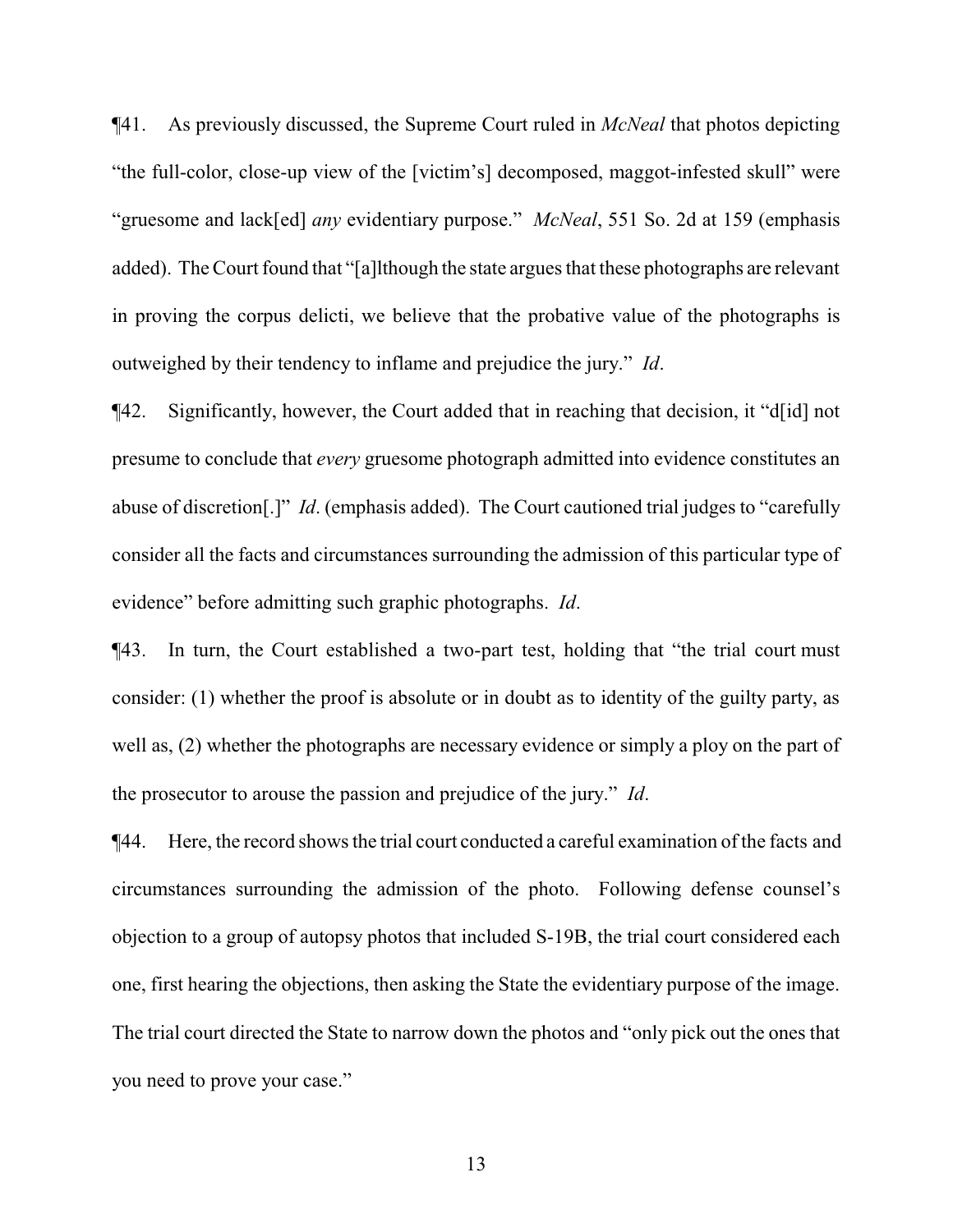¶45. The State then presented two photos of the fetus attached to the umbilical cord, arguing they were necessary "because one shows the impact of the umbilical cord and the position of the child in the wo[mb]" and because they "show what the cause of death was with this baby." The trial court questioned whether both were necessary. The State continued, arguing that S-19B showed "[t]he baby was actually in perfect health until that moment" and was "the only picture to show that."

¶46. The trial court ultimately excluded one of the photos of the fetus as cumulative. *See* MRE 403 ("The court may exclude relevant evidence if its probative value is substantially outweighed by a danger of . . . needlessly presenting cumulative evidence"). Regarding the remainder of the autopsy photos, including S-19B, the trial court ruled that "if they are prejudicial then the prejudice would not outweigh any probative value" and that "[s]ince these photographs do have probative value, the court will allow them in to evidence." Notably, at the end of the ruling regarding the photograph, the trial court concluded, "By the very nature of this case, certain photographs will be gruesome and that's why I've tried to limit them, and the court would find that the purpose of these photographs are not to inflame the jury, and Court has found that they are probative."

¶47. After this careful deliberation, the State questioned Dr. LeVaughn about Exhibit S-19B. Upon examining the photo, Dr. LeVaughn described it and explained the circumstances of the child's death to the jury. He noted "the striking part about this photograph is that the skin discoloration of the fetus is very cyanotic or purple which indicates diminished or very low oxygenation." The pathologist concluded, "In my opinion of dealing with this child the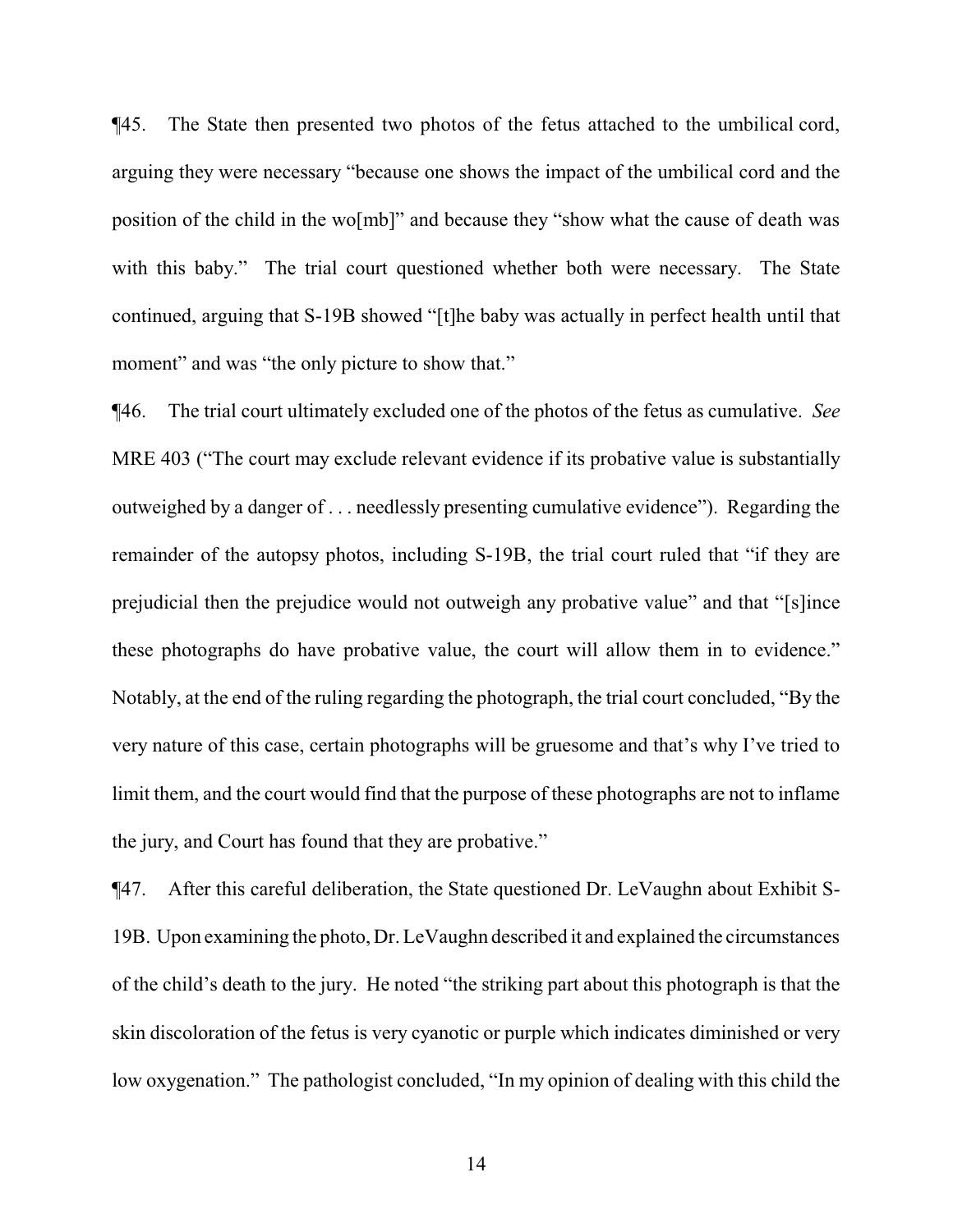cause of death would be acute hypoxia, and hypoxia means low oxygen and acute is rapid, so the death of the child would be acute hypoxia due to the gunshot wound to the mother." He estimated that the child died "within minutes" of Octavia's death. He determined the manner of death was homicide.

¶48. Our precedent holds that "[a] photograph has probative value if it supplements or clarifies a witness's testimony or describes a cause of death." *Moberg v. State*, 303 So. 3d 815, 823 (¶25) (Miss. Ct. App. 2020). Accordingly, Exhibit S-19B had probative value because it supported Dr. LeVaughn's testimony regarding the cause and circumstances ofthe death of Octavia's unborn child. Given the evidentiary value of the photo, as well as the trial court's diligent inquiry into the matter and its limitation on the number of photographs, we cannot say it was an abuse of discretion to admit the photo.

¶49. Morrison also argues the photo was unnecessary because the death of the child was not disputed. But the Supreme Court has held, "Even where the issue for which the photograph is introduced is ultimately stipulated to, as a general rule, the fact that a photograph of the deceased in a homicide case might arouse the emotions of jurors does not of itself render it incompetent in evidence so long as introduction of the photograph serves some legitimate, evidentiary purpose." *Miller v. State*, 740 So. 2d 858, 864-65 (¶24) (Miss. 1999) (cleaned up). As previously explained, the photo of the deceased infant served a legitimate evidentiary purpose. $<sup>1</sup>$ </sup>

<sup>&</sup>lt;sup>1</sup> While we find no error in this case, in the future, an objection to the nature of a photo of this kind could have been addressed by simple redaction. Given the ease of photography and photo editing with modern technology, if this photo had been either zoomed in to portray only the deceased child or the borders of the existing photo redacted,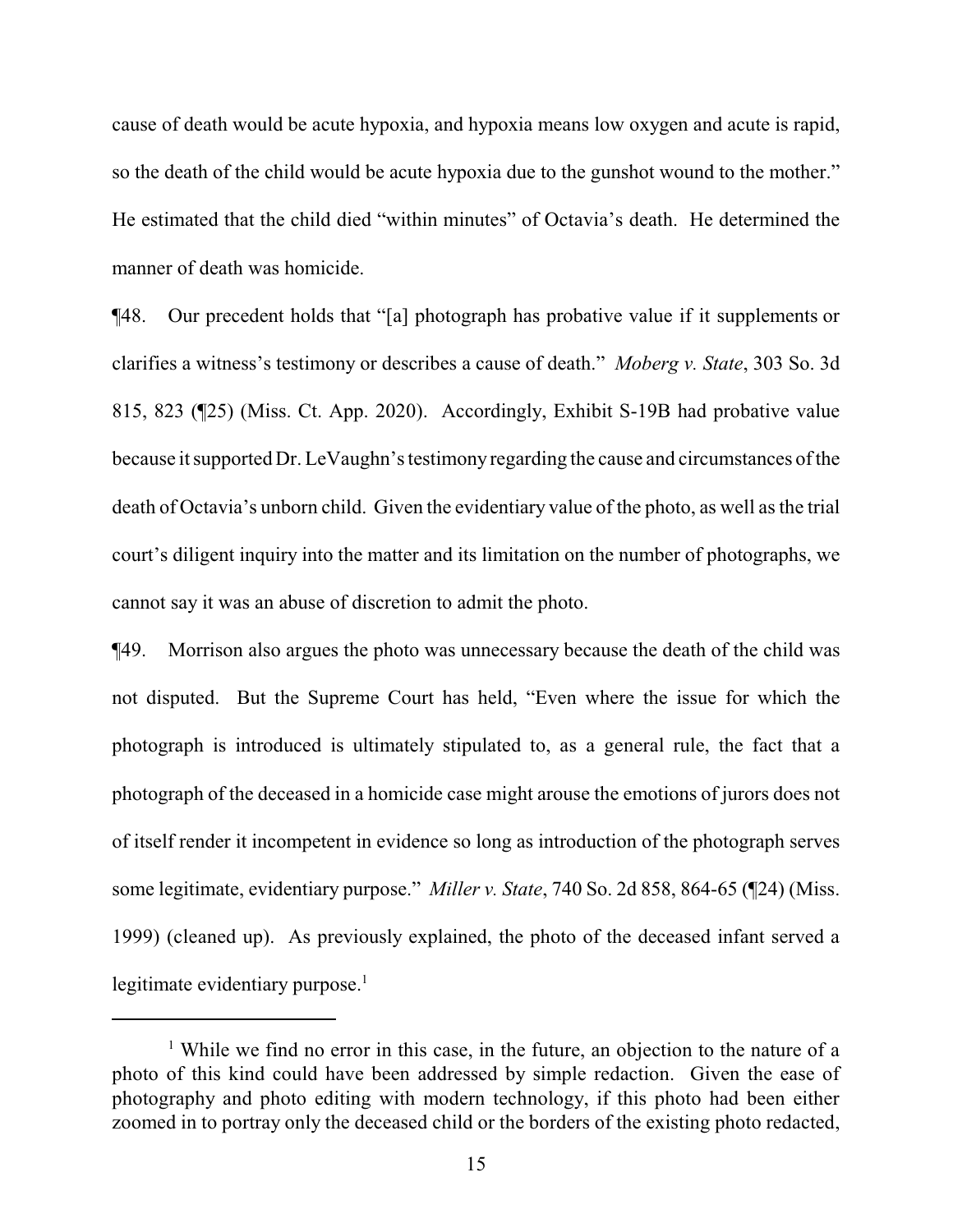¶50. Despite the graphic nature of the photo, it was relevant to show the cause of death of the unborn child and to support the pathologist's testimony on that issue. For this reason, we cannot find that the trial court abused its discretion in admitting the photo. Furthermore, we can be confident it did not prejudice Morrison because the jury did not find him guilty for the death of the child.

## **III. The trial court did not abuse its discretion in allowing Dr. LeVaughn to testify about blood spatter.**

¶51. Morrison argues forensic pathologist Dr. LeVaughn should not have been allowed to give opinion testimony that was "outside of his areas of expertise." Specifically, Morrison takes issue with Dr. LeVaughn's testimony regarding blood spatter.

¶52. "[O]ur supreme court has indicated that forensic pathologists are qualified to give opinions regarding blood spatter." *Flaggs v. State*, 999 So. 2d 393, 403 (¶29) (Miss. Ct. App. 2008) (citing *Whittington v. State*, 523 So. 2d 966, 976 (Miss. 1988)). Under this precedent, we have allowed a forensic pathologist to testify about blood spatter. *Id*. (holding that "while there was no mention of blood spatter analysis during [the pathologist's] expert qualification, we cannot say under the circumstances of this case that the trial court erred in allowing [him] to testify regarding blood spatter").

¶53. To support his argument that Dr. LeVaughn should not have been allowed to testify about blood spatter, Morrison relies on a Supreme Court opinion about the admissibility of the testimony of a forensic pathologist. *Edmonds v. State*, 955 So. 2d 787 (Miss. 2007).

the majority of Morrison's protests over the graphic nature of the photograph would have been cured.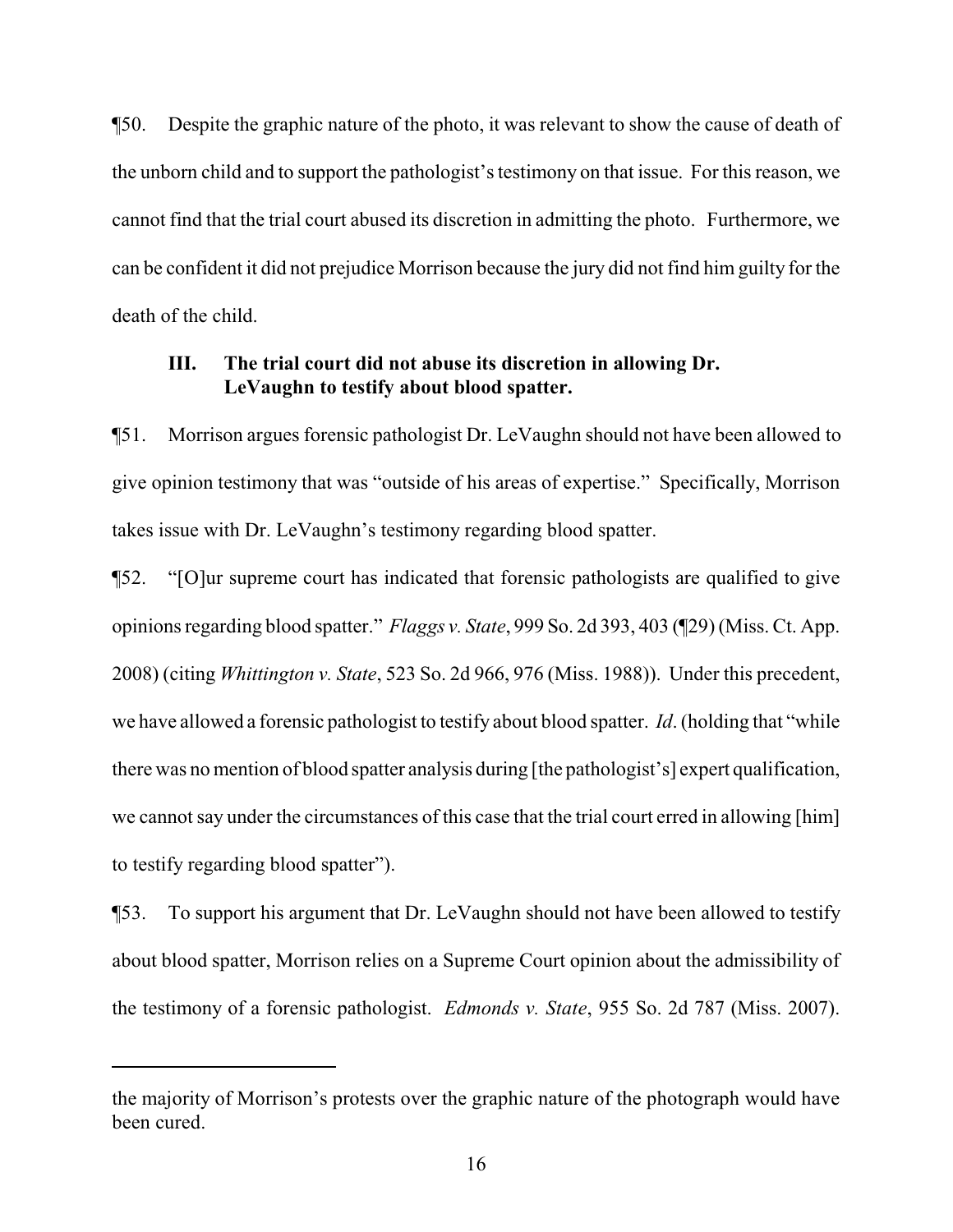Specifically, he argues that even once a forensic pathologist is allowed to testify, "a court should not give such an expert carte blanche to proffer any opinion he chooses." *Id*. at 792 (¶8). In *Edmonds*, the Court found it was error to allow the pathologist to testify that he could tell from a bullet wound that two people were involved in discharging a rifle. *Id*. at

 $($ 

¶54. The case at hand is far different. First, the expert in this case did not impermissibly speculate about the blood spatter found in Morrison's bedroom. When presented with photos of the crime scene, Dr. LeVaughn answered questions based on what he observed:

- Q. Dr. LeVaughn, this photo here . . . . Do you see blood spatter on the wall up here?
- $A.$  I do.
- Q. To the naked eye of this photo, and I will hand you the photo, there is no blood spatter on that wall, is there?
- A. I do not see any in the photograph, no.
- Q. None equal to headboard or mattress or both; is that correct?
- A. In general that is correct.

In contrast to the expert in *Edmonds*, Dr. LeVaughn pointedly declined to speculate as to the

position of the body at the time of the shooting:

- Q. And if that wall were in the vicinity of the exit wound of this shotgun shot would you expect to see blood spatter?
- A. Well, it depends on the direction of the exit wound. So I don't know the position she was shot in.
- ¶55. It was well within his expertise to generally opine that "blood spatter would be in the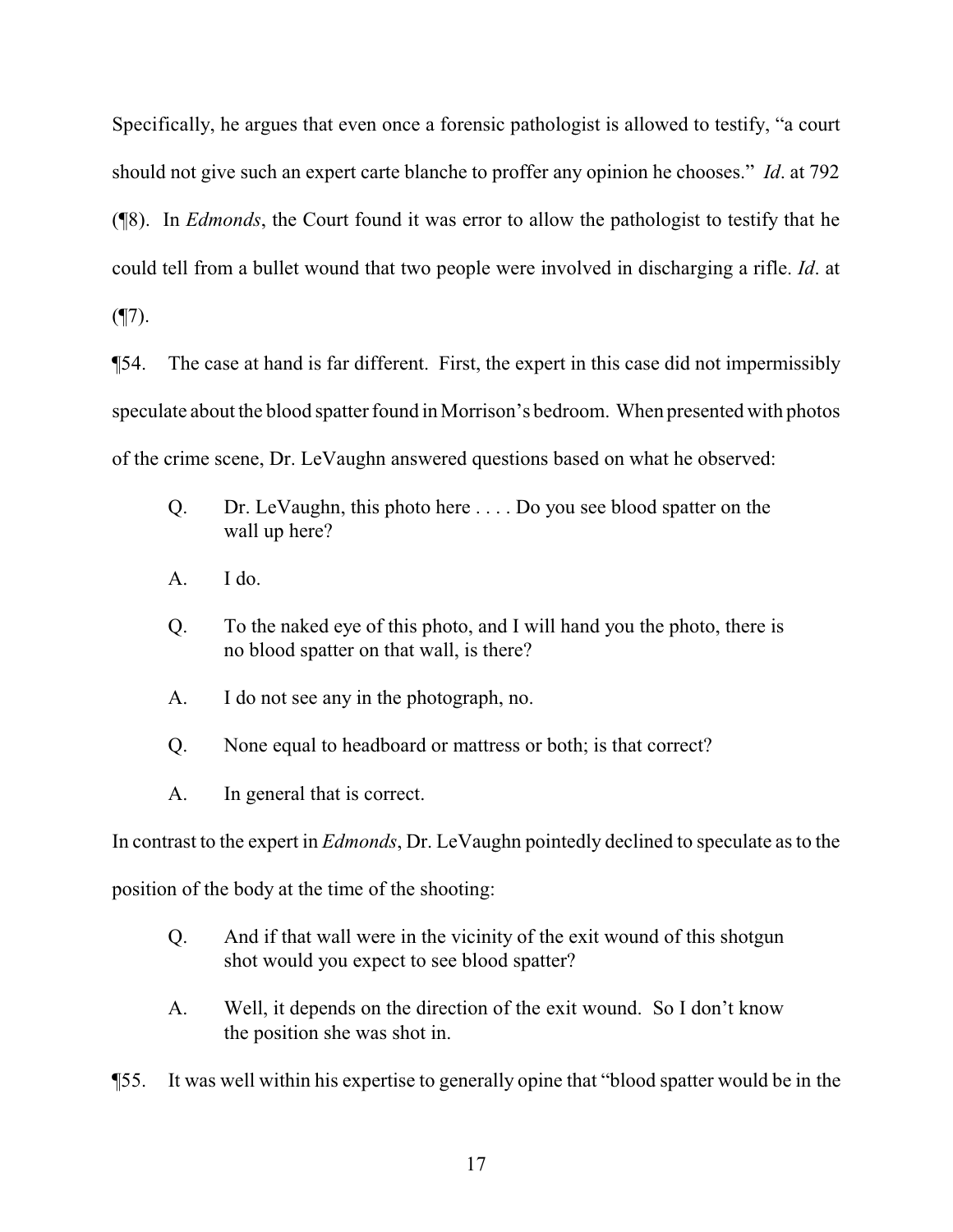area or opposite the area of the exit" and to review photographs made contemporaneously at the scene. *See* MRE 703 ("An expert may base an opinion on facts or data in the case that the expert has been made aware of or personally observed"). As a result, we find the expert here did not stray so far into the realm of speculation that it rendered his testimony inadmissible.

¶56. Furthermore, Morrison does not address or acknowledge the authority of *Whittington* and *Flaggs*, which have found that forensic pathologists may testify regarding blood spatter. Instead, he relies on *Edmonds* essentially to caution that "juries usually place greater weight on the testimony of an expert witness than that of a lay witness." *Edmonds*, 955 So. 2d at 792 (¶9). While this is undoubtedly the case, all juries are charged with the "duty to determine the facts and to determine them from the evidence produced in open court," basing their "verdict . . . on the evidence and not upon speculation, guesswork or conjecture." Indeed, this was the very first jury instruction received by this panel of fact-finders. Ultimately, "judging the expert's testimony and weight to be accorded thereto is the province of the jury." *Fleming v. Floyd*, 969 So. 2d 868, 878 (¶25) (Miss. 2007) (internal quotation marks omitted).

¶57. Given the precedent from our Supreme Court, and that the expert did not impermissibly speculate beyond what he personally observed, we cannot say that admitting his testimony constituted an abuse of discretion.

## **IV. The trial judge did not abuse its discretion in excluding Dr. O'Brien's testimony.**

¶58. Morrison argues that in excluding expert testimony from forensic psychologist Dr.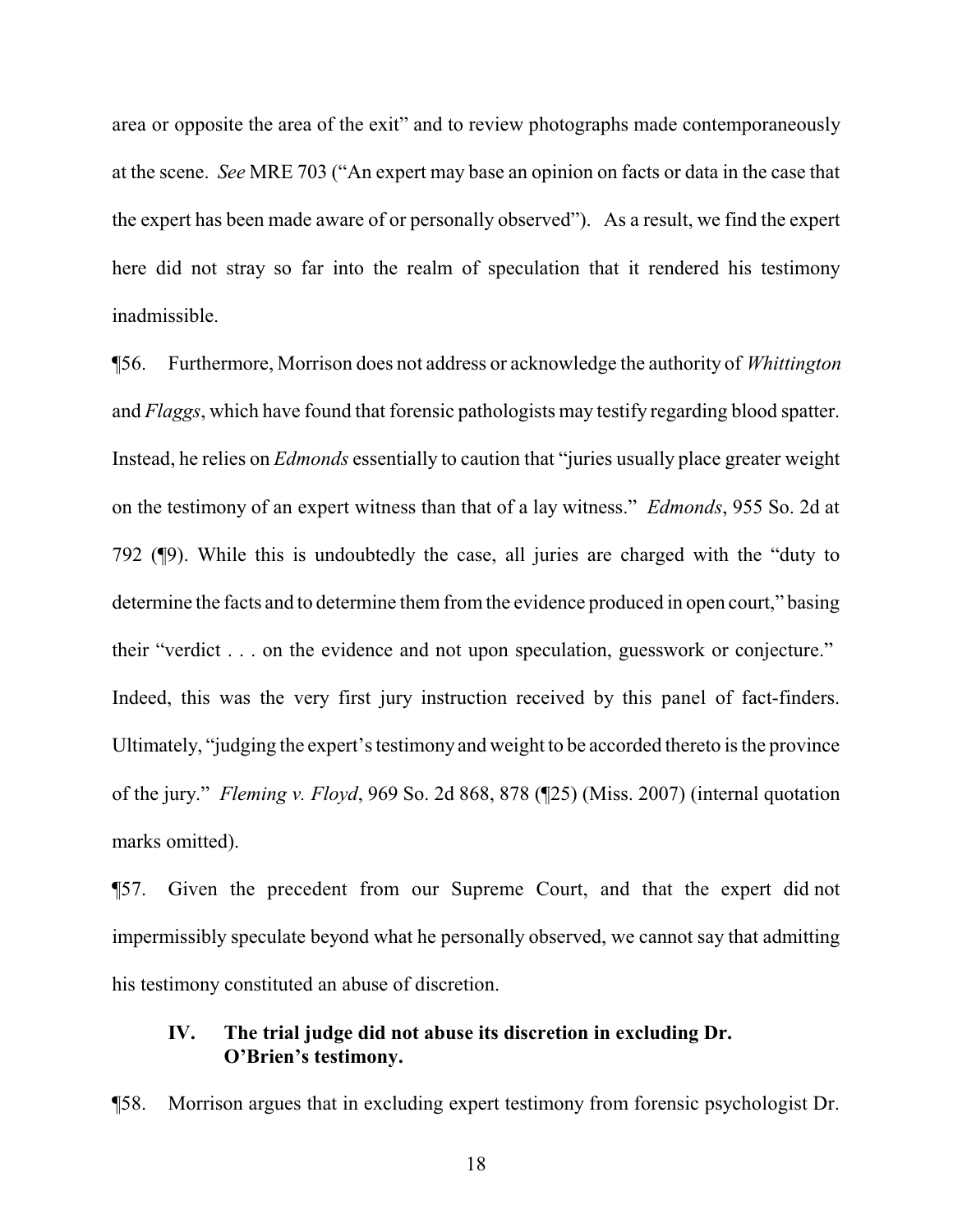Gerald O'Brien, the trial court prevented Morrison from developing his theory of defense regarding his mental state.

¶59. Our Supreme Court has long held that "diminished capacity . . . is not a defense to a criminal charge in this state." *Cannaday v. State*, 455 So. 2d 713, 720 (Miss. 1984). While diminished capacity is not a defense, Mississippi does allow the defense of insanity. *Parker v. State*, 273 So. 3d 695, 698 (¶11) (Miss. 2019). Courts also consider evidence of a defendant's competency. *Id*.

¶60. During trial, counsel for Morrison explicitlydisclaimed that Dr. O'Brien would testify to the insanity defense or to Morrison's competency. 2 Indeed, after years of examinations and litigation, the trial court had ruled that Morrison was competent to stand trial. Rather, defense counsel stated the purpose of the testimony was to explain "Morrison's mental state and his intellectual functioning" so that the jury could "get a full picture of the circumstances surrounding [the] event." He offered Dr. O'Brien would testify that "Morrison is of below average intelligence and dealt with things in a way that a person with normal intelligence would not have dealt with them" and that he "suffered from psychosis . . . at the time [Dr. O'Brien] evaluated him."<sup>3</sup>

¶61. It is apparent this was an attempt to bring in a prohibited defense under the guise of explaining Morrison's post-crime actions, as Morrison was essentially asserting diminished

 $2<sup>2</sup>$  At Morrison's request the trial court gave jury instructions on the defense of insanity; he does not raise any issue on appeal regarding that theory of defense.

<sup>&</sup>lt;sup>3</sup> Proffered testimony from Dr. O'Brien revealed he initially evaluated Morrison in November 2018—more than five years after the crime.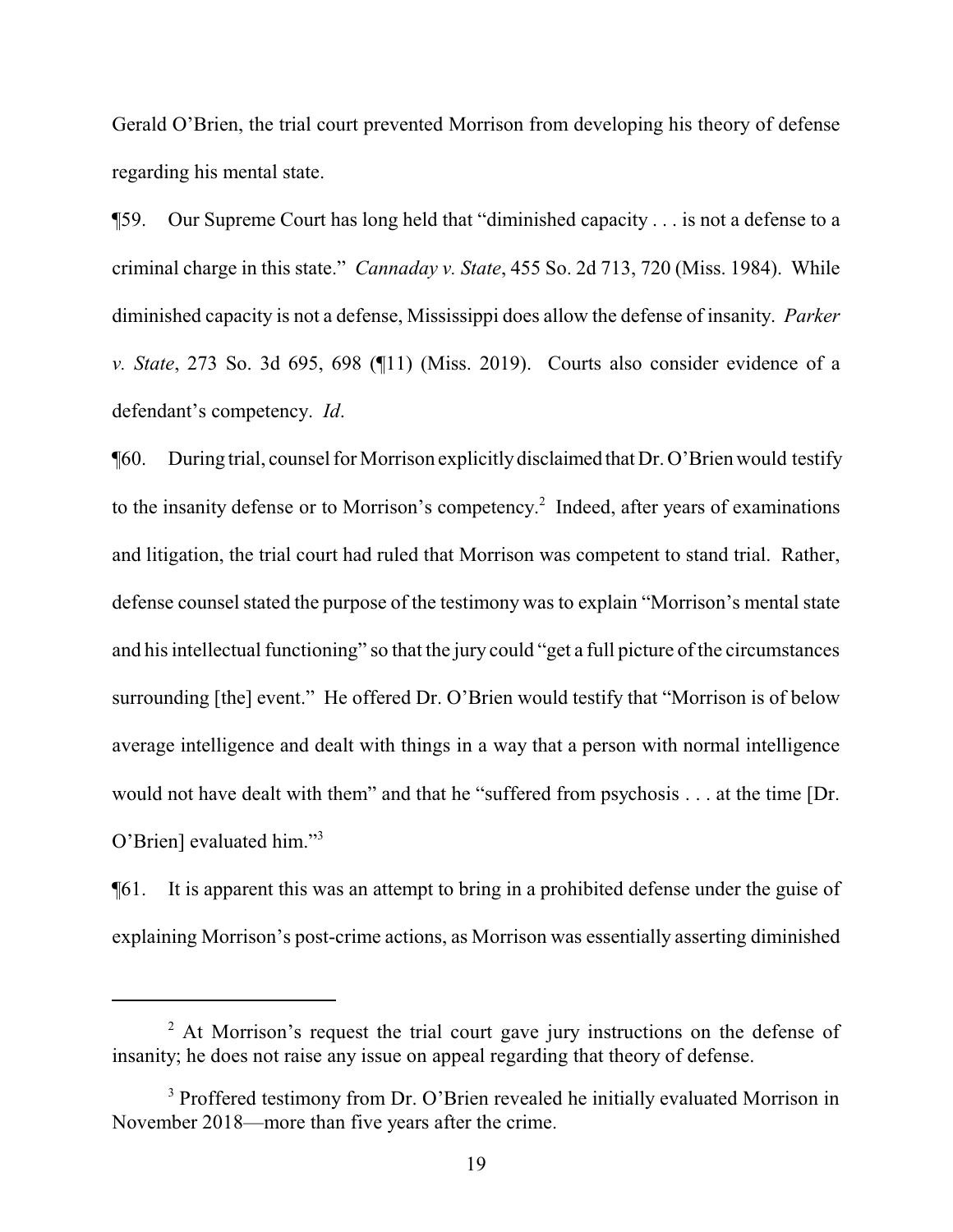capacity. A very similar scenario was presented in *Cannaday*. There, a defendant "sought to show [her] limited mental ability" through testimony from two psychiatric experts. *Cannaday*, 455 So. 2d at 720. The defense hoped to "counter the state's case of [the defendant's] knowing participation in this crime." *Id*. On appeal, the defendant challenged the exclusion of that expert testimony. *Id*. Noting that sanity "was not in issue in the case," the Supreme Court determined the defendant was instead "trying to assert a diminished capacity defense," which is prohibited. *Id*. Accordingly, the Court found "that no error was committed" in excluding the testimony. *Id*.

¶62. Given the conceded reality that Dr. O'Brien was not going to testify as to competence or insanity, we find that it was not an abuse of discretion to exclude the witness from testifying at trial. The substance of Dr. O'Brien's opinion was focused on an argument that Morrison had diminished capacity. As this defense is prohibited under our precedent, we will not find the trial court in error on this point.

### **V. It was harmless error to admit hearsay testimony regarding the father of Octavia's unborn child.**

¶63. Finally, Morrison argues that the trial court erred in admitting hearsay testimony from Catrina Love that Morrison was not the parent of Octavia's child.

¶64. "Hearsay is a statement that '(1) the declarant does not make while testifying at the current trial or hearing; and (2) a party offers in evidence to prove the truth of the matter asserted in the statement.'" *Montson v. State*, 318 So. 3d 1133, 1142 (¶46) (Miss. Ct. App. 2020) (quoting MRE 801(c)(1)-(2)).

¶65. The State called Octavia's mother Catrina to testify and elicited from her that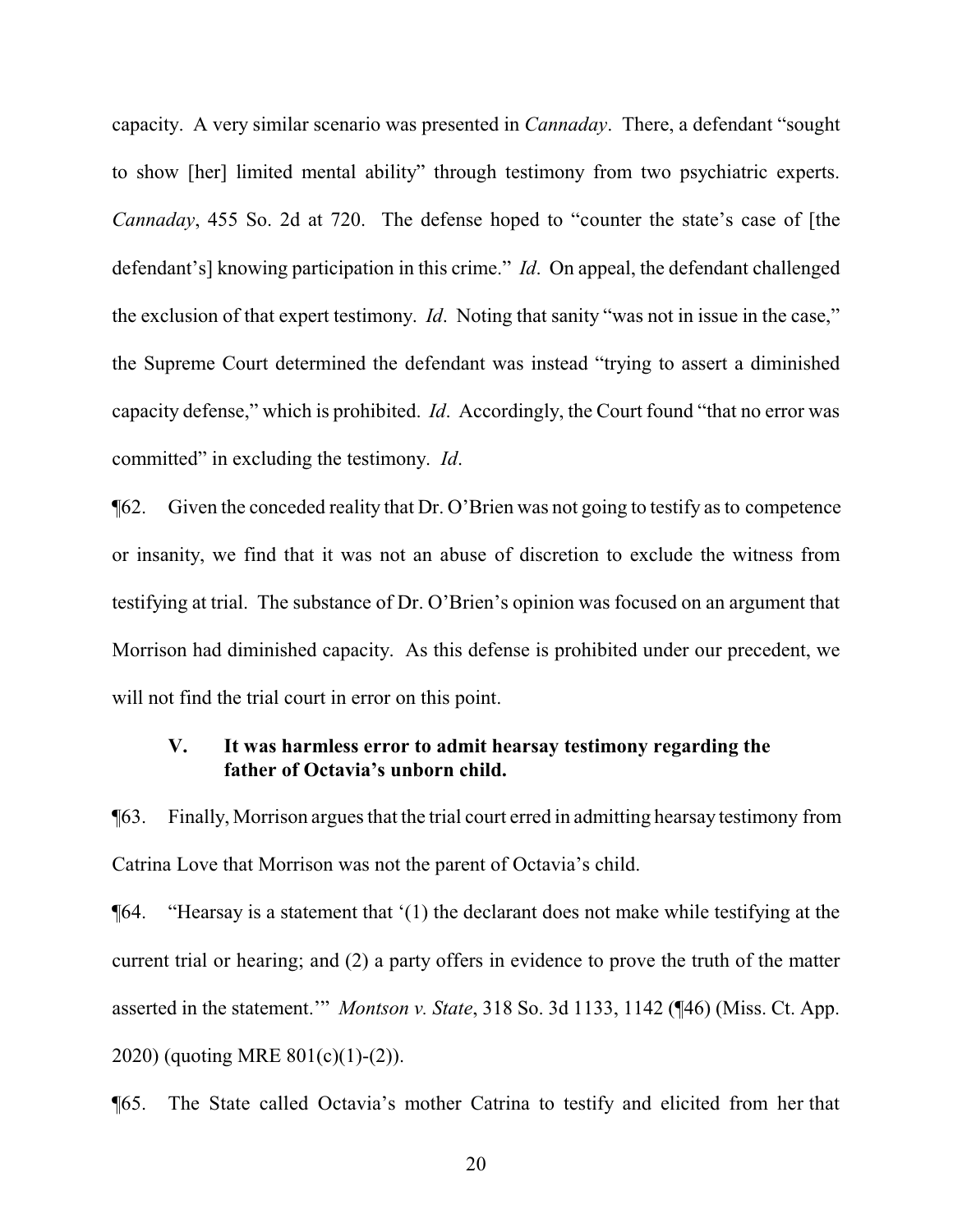Morrison was not the father of Octavia's child. When asked, "At any time did you inquire as to who the father of your grandbaby was?" Catrina responded, "[Octavia] just told me that her and Calvin was fixing to have a baby." The State then built upon this statement in its closing, bluntly telling the jury, "We're looking for a motive . . . . We're looking for some reason," next speculating that Octavia had told Morrison she was breaking up with him and that the baby was not his child. There was no objection to these claims, which were not founded on any testimony admitted during the trial.

¶66. On appeal, Morrison argues that this testimony "was of monumental importance to the State's case and theory," demonstrating how it was used to show the truth of the matter asserted. In response, the State argues Octavia's mother's statement was not hearsay since "Catrina's testimony was offered to prove motive, not to prove" the exact parentage of the child.

¶67. The juryultimatelyfound Morrison committed culpable-negligence manslaughter but did not act with deliberate design in the death of Octavia; the jury fully acquitted him on the death of the child. Therefore even if the statement elicited from Catrina at trial was hearsay, any error was harmless because it did not prejudice Morrison in the eyes of the jury. "For a case to be reversed on the admission or exclusion of evidence, it must result in prejudice and harm or adversely affect a substantial right of a party." *Jackson v. State*, 245 So. 3d 433, 439 (¶32) (Miss. 2018) (quoting *Pham v. State*, 716 So. 2d 1100, 1102 (¶12) (Miss. 1998)). Accordingly, we affirm.

## **CONCLUSION**